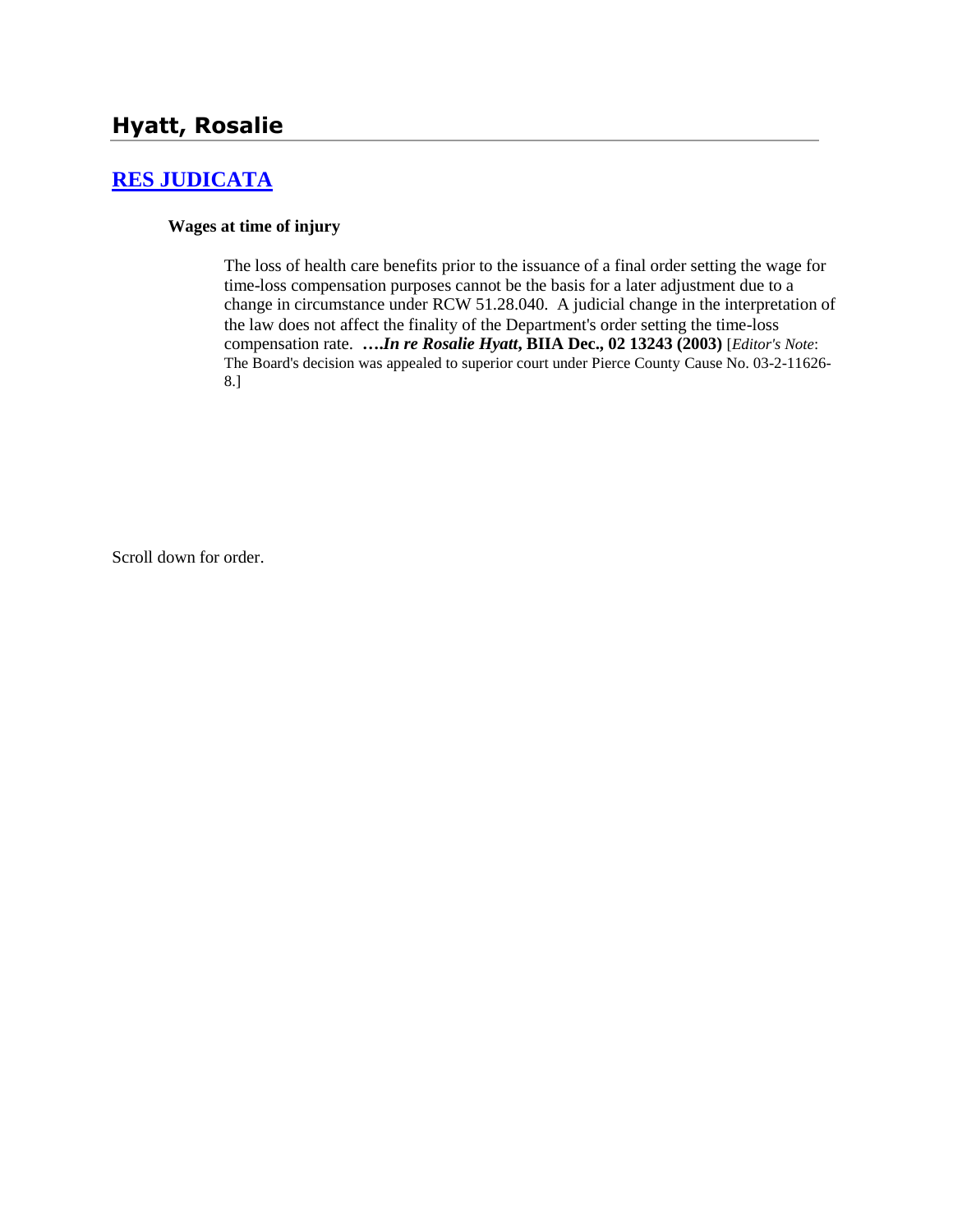# **BEFORE THE BOARD OF INDUSTRIAL INSURANCE APPEALS STATE OF WASHINGTON**

**)**

**IN RE: ROSALIE A. HYATT ) DOCKET NO. 02 13243**

**CLAIM NO. M-684044 ) DECISION AND ORDER**

APPEARANCES:

Claimant, Rosalie A. Hyatt, by Law Offices of David B. Vail & Associates, per Jennifer M. Cross

Employer, Valley Terrace, Inc., None

| Department of Labor and Industries, by  |
|-----------------------------------------|
| The Office of the Attorney General, per |
| Kay A. Germiat, Assistant               |

The claimant, Rosalie A. Hyatt, filed an appeal with the Board of Industrial Insurance Appeals on April 5, 2002, from an order of the Department of Labor and Industries dated January 8, 2002. In this order, the Department denied the claimant's application for adjustment in compensation benefits because the Department could not reconsider the final order dated October 23, 1998, and the application did not support a change in circumstance. The Department order is **AFFIRMED**.

## **DECISION**

Pursuant to RCW 51.52.104 and RCW 51.52.106, this matter is before the Board for review and decision on a timely Petition for Review filed by the claimant to a Proposed Decision and Order issued on January 16, 2003, in which the industrial appeals judge affirmed the order of the Department dated January 8, 2002.

The Board has reviewed the evidentiary rulings in the record of proceedings and finds that no prejudicial error was committed. The rulings are affirmed. We have granted review because we agree with our industrial appeals judge's decision, and we wish to elaborate on it further.

The facts in this matter are simple: Ms. Hyatt sustained an industrial injury on August 28, 1990. Her claim was allowed, and was closed on August 14, 1991. On May 31, 1994, she filed an application to reopen her claim, which was granted on May 23, 1994. On October 23, 1998, the Department issued an order setting forth the claimant's time loss rate, which became final.

On November 8, 2001, the claimant requested the Department recalculate her time loss rate in light of *Cockle v. Department of Labor & Indus.*, 142 Wn.2d 801 (2001). On January 8, 2002, the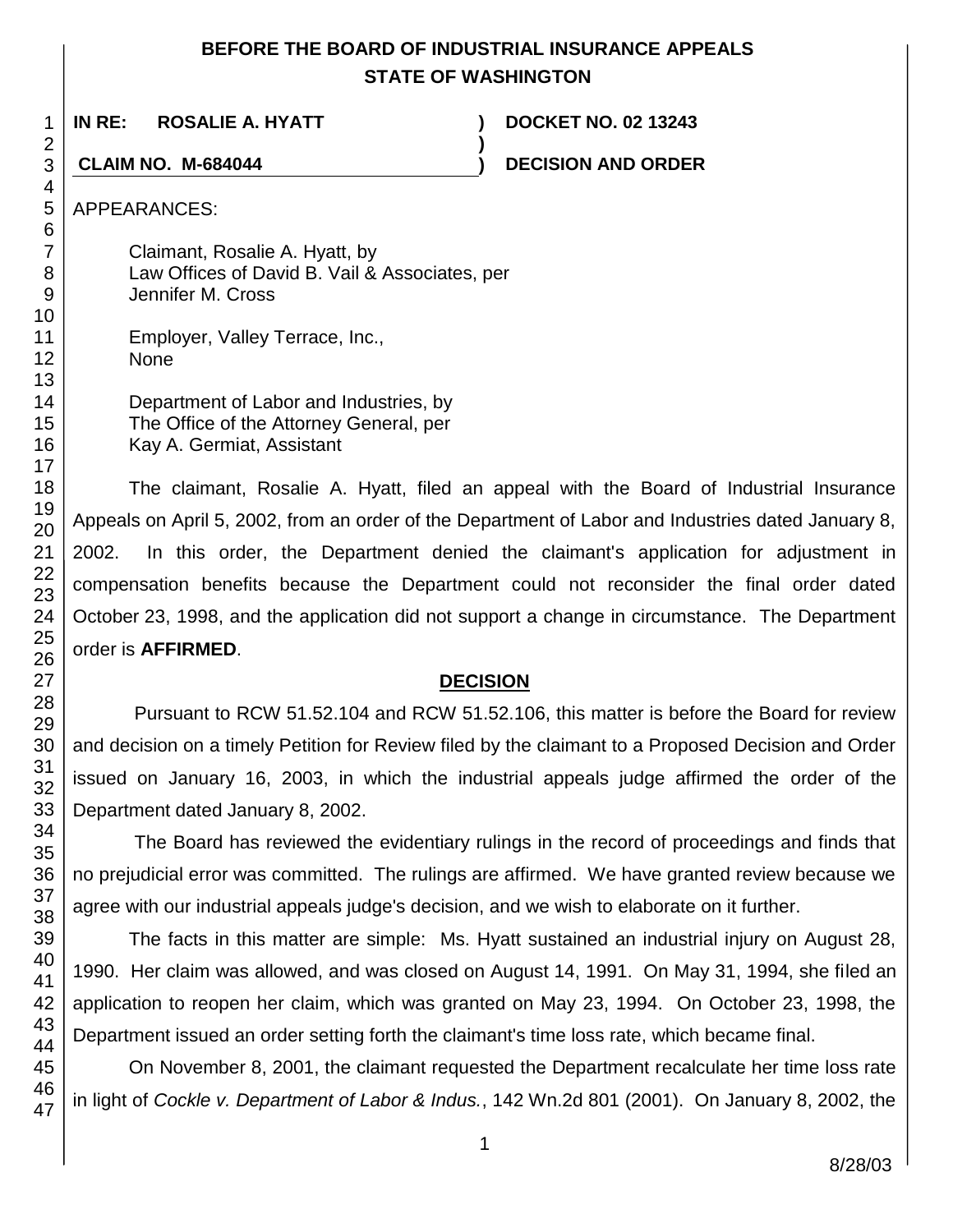Department issued an order denying her request for adjustment in compensation because it was not supported by a change in circumstances, and also noted that the October 23, 1998 order had become final. The January 8, 2002 order is the subject of this appeal.

At the time of injury, the claimant was provided with health care benefits, which were terminated on January 31, 1993.

The starting point in the analysis of this matter is the law concerning finality of orders. The October 23, 1998 order setting forth the time loss rate became final. A final order is thus entitled to res judicata effect, which prohibits litigation of the issues encompassed by it, even if the order itself is wrong. *Marley v. Department of Labor & Indus.*, 125 Wn.2d 533 (1994).

Res judicata effect, however, will not be accorded to an order if it fails to clearly advise the claimant of the issue. *Kingery v. Department of Labor & Indus*., 132 Wn.2d 162 (1997). In this regard, Ms. Hyatt argues that she was not adequately apprised of the basis for the wage rate determination since the order did not specify that health care benefits were not included in the calculation. The October 23, 1998 order specifically referred to the claimant's hourly rate, the hours she worked per day, the days she worked per week, and the fact that she was married with no dependent children (Exhibit K). While it contained no reference to employer contributions for health care benefits, the order certainly set forth the basis for the wage rate calculation. We do not believe that the order's failure to mention each and every possible source of income constitutes a failure to clearly advise the claimant of the basis for the calculation; the Department cannot be expected to include items that are not a part of its calculation. To so require would be unworkable, as the Department cannot be expected to list every potential source of income.

Moreover, in failing to list employer contributions to health care benefits, the Department effectively excluded them. We believe that the claimant was adequately informed of the basis for the wage rate calculation, and the October 23, 1998 order should be accorded res judicata effect.

Ms. Hyatt also argues that she should not be bound by the October 23, 1998 order because the *Cockle* case was a change in the law. She reasons that given the goals of the Industrial Insurance Act, and the mandate to resolve all doubts as to the meaning of the Act in favor of the injured worker, it is inconsistent to bind a worker by an order that is correct at the time it is issued, but which is later incorrect due to a change in the interpretation of the law.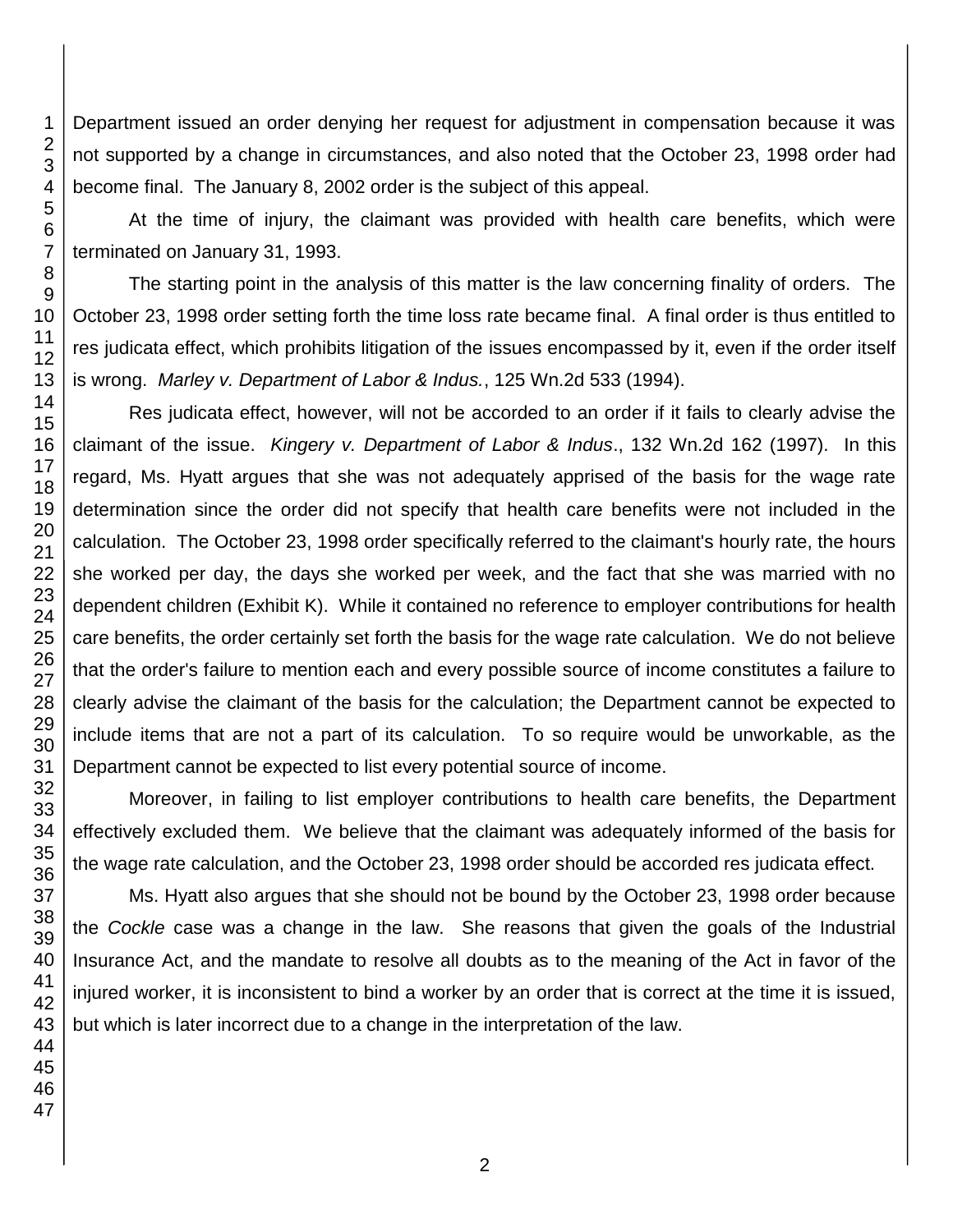Certainly, the Industrial Insurance Act is to be liberally construed in favor of the injured worker. We do not believe, however, that this mandate contemplates the complete abrogation of well-settled law concerning the finality of orders. While the Industrial Insurance Act is to be liberally construed in favor of the worker, there is no authority to use different rules in applying well-settled case law from other areas of law. In *Columbia Rentals, Inc. v. State of Washington*, 89 Wn.2d 819 (1978), the plaintiff property owners were successors in interest to plaintiffs who had brought a quiet title action against the State to fix oceanfront boundaries. In the original action, the boundaries were fixed. Subsequent to this, the United States Supreme Court, in *Hughes v. Washington,* 389 U.S. 290, L. Ed. 2d 530, 88 S. Ct. 438 (1967), established a different rule for this determination, one that was far more advantageous for the successors in interest. The successors in interest then brought suit to modify the earlier judgments against their predecessors in interest, in an effort to have the property lines established under the new rule of law.

The Washington State Supreme Court, however, refused to do so. It observed that:

Res judicata is a doctrine grounded on the idea that the objective of all judicial proceedings is the rendition of a judgment—an authoritative determination of the legal relations of the parties with respect to some particular matter. The finality of the determination serves the interests of society as well as those of the parties by bringing an end to litigation on the claim.

*Columbia Rentals*, at 821. The court went on to state:

If prior judgments could be modified to conform with subsequent changes in judicial interpretations, we might never see the end of litigation. This case clearly illustrates that point. If the prior judgments could be changed to conform with *Hughes*, then should *Hughes* be overruled, another suit to again change judgments would be in order. That is precisely what the doctrine of res judicata precludes. We hold respondents' actions are barred by res judicata.

*Columbia Rentals*, at 823. Clearly, the fact that there was a judicial change in the interpretation of the law does not affect the finality of the order setting the time loss rate.

However, our analysis of this matter is complicated by the fact that Title 51 has a section that

allows certain types of issues to be revisited where there has been a change in circumstances. RCW 51.28.040 provides:

> If change of circumstances warrants an increase or rearrangement of compensation, like application shall be made therefor. Where the application has been granted, compensation and other benefits if in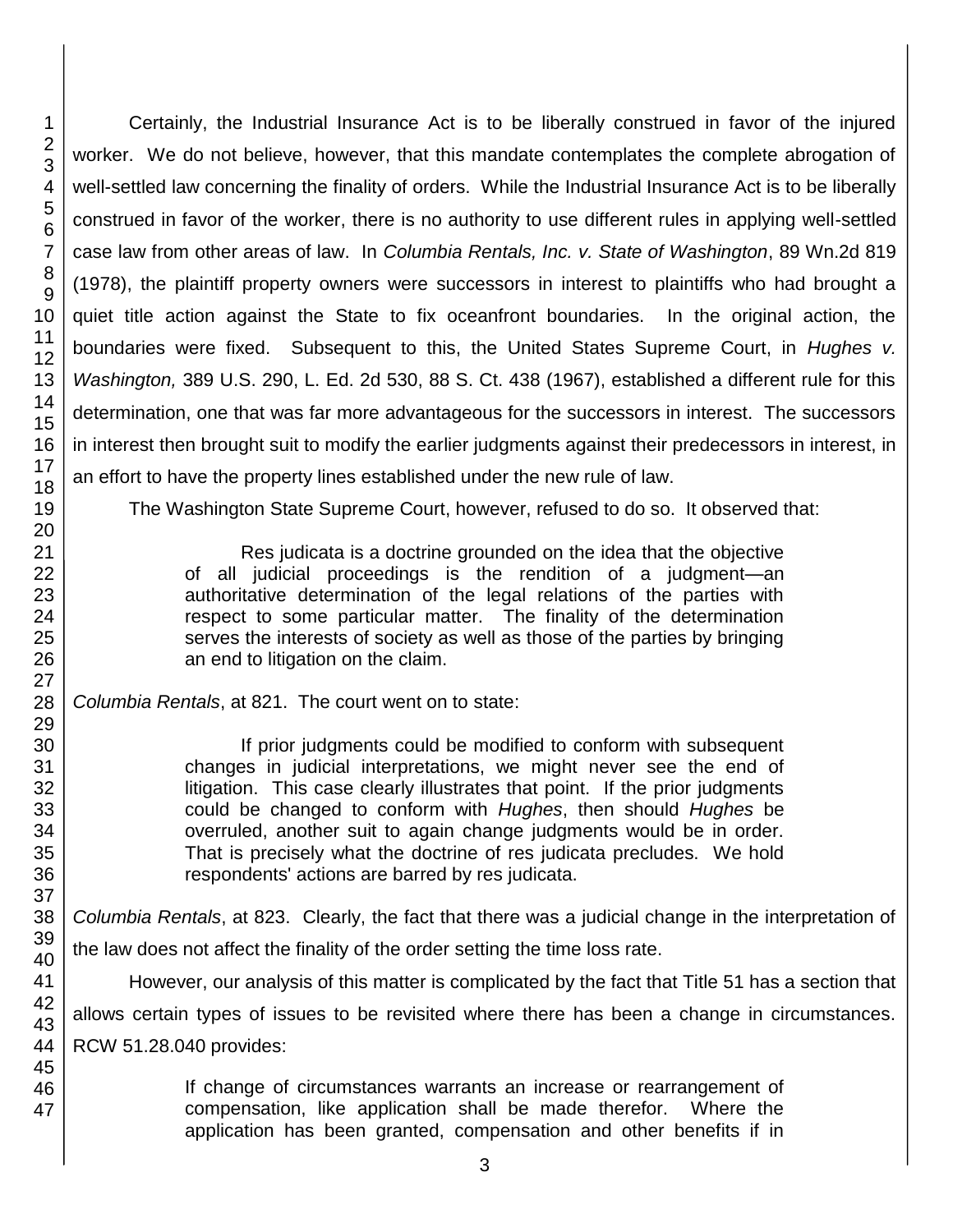order shall be allowed for periods of time up to sixty days prior to the receipt of such application.

This section of the statute has been most often used in connection with applications to reopen, and provides the authority to grant benefits to workers for up to 60 days prior to the application, should the application to reopen be granted. *See Wallace Hansen*, BIIA Dec., 90 1429 (1991), and *Fuller v. Department of Labor & Indus.*, 169 Wash. 362 (1932). This section of the statute has also been used to adjust compensation in instances where reopening of the claim is not also an issue.

In *In re Charles Stewart*, BIIA Dec., 96 3019 (1998), the claimant was injured in 1991, and an order setting the rate of time loss compensation was issued on April 23, 1992. That order became final. At the time the order was issued, he was receiving a wage, and, in addition to his wages, he and his wife had free use of an apartment valued at \$675 per month. The order specified the wage rate, but did not include the value of the free apartment. After his injury, his employer continued to waive the rent, but on March 1, 1993, the claimant and his wife separated, and he moved to another apartment, one for which he was required to pay rent. The claimant then made application to the Department for a change in circumstances, which was denied, as the Department took the position that RCW 51.28.040 applies only to applications to reopen claims. This Board, however, disagreed, stating that the provision of a rent-free apartment constituted the voluntary continuation of payment of wages by the employer. Once, however, there has been a change in the voluntary payment of wages, whether due to divorce or otherwise, this constitutes a change in circumstances within the meaning of RCW 51.28.040.

The *Stewart* matter is distinguishable from the present case. In the *Stewart* matter, there was a decrease in the claimant's pay by the employer, in that he ceased to receive the benefits of what was, in effect, a voluntary continuation of wages. It represents a change in his personal circumstances, and at the time the time loss order issued he was not aggrieved by it, as it was accurate. It differs from this matter, however, in that at the time the order was issued in this matter, Ms. Hyatt was in fact **not** receiving her health care benefits. She, like the claimant in *Cockle*, could easily have appealed, but did not do so.

This claimant can only prevail if the Board determines that a change in law is a change in circumstances within the meaning of RCW 51.28.040, and we do not believe this is the case. The phrase "change in circumstances" encompasses a change of facts personal to the claimant, not a change in the judicial interpretation of the law. In this matter, the circumstances did not change, the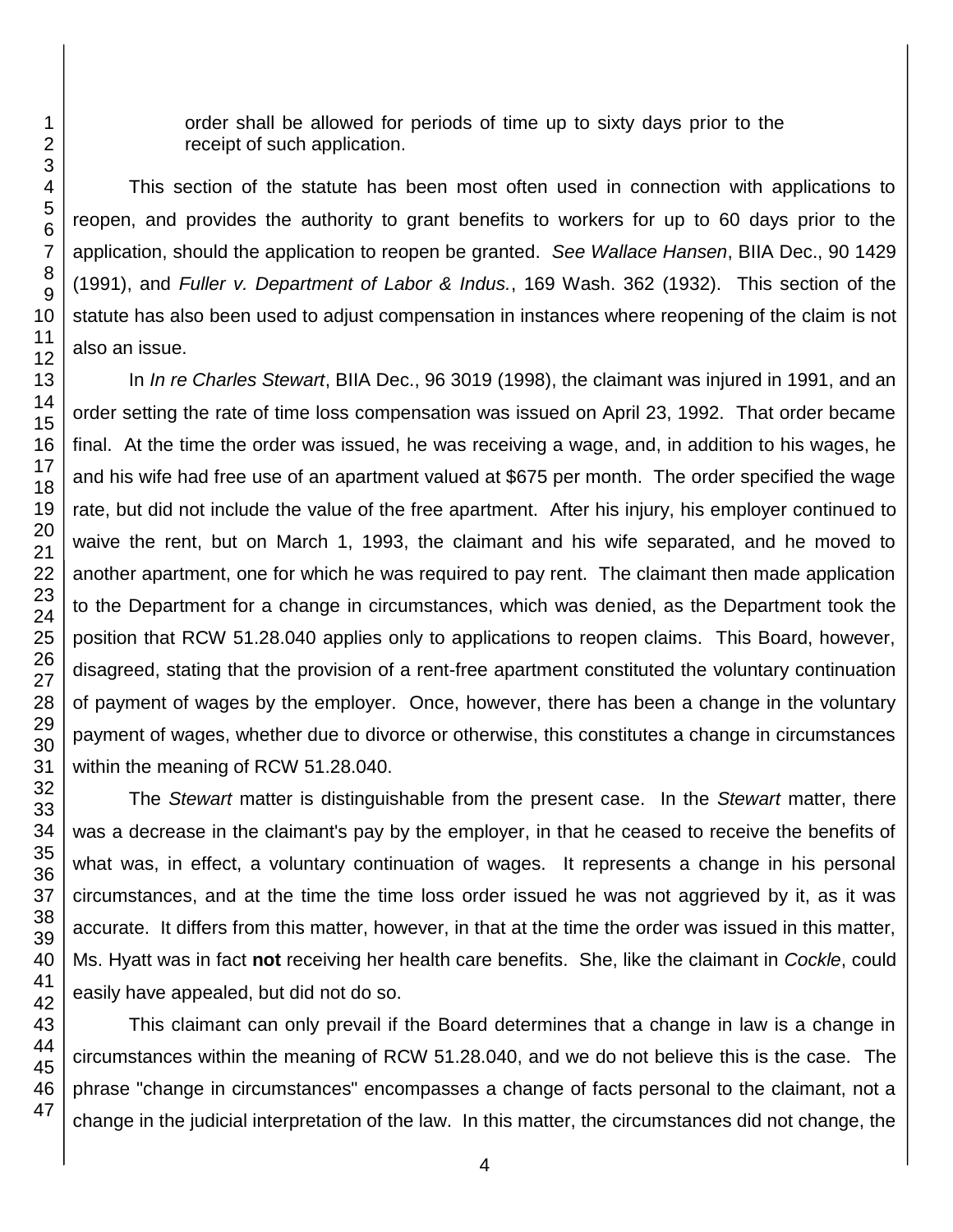interpretation of the law did. Ms. Hyatt failed to appeal the time loss order at a time when indeed, she *was* aggrieved by it. Even if the order was wrong, the claimant's failure to appeal the order does not preclude attaching res judicata effect to it. As in the *Marley* matter, society's interest in the finality of judgments and orders requires that res judicata effect attach to orders even if they are wrong, where the aggrieved party fails to appeal the order.

Further, in *In re Margo Schmitz*, BIIA Dec., 97 5627 (1999), the claimant was injured on March 2, 1993. On April 29, 1993, the Department issued an order setting forth the calculation for Ms. Schmitz's time loss rate. This order became final. Prior to this, however, in 1992 the claimant had joined with her fellow workers in filing a grievance against the State relative to their pay. In 1995, the Washington State Personnel Resources Board issued a formal decision in favor of Ms. Schmitz and her colleagues, concluding that she should receive additional pay retroactive to 1990. Ms. Schmitz then requested that the Department adjust her time loss compensation rate accordingly.

This Board determined that the decision by the Personnel Resources Board constituted a change in circumstances within the meaning of RCW 51.28.040, stating:

> The decision by the Personnel Resources Board constitutes a change in circumstances because it was a determination that Ms. Schmitz's wages were incorrectly paid as of the date of injury. This is not a situation where there was a mistake in wage information given to the Department. The Department made no error in calculation. An external, third party ordered an adjustment in wages paid to Ms. Schmitz effective well before her industrial injury.

## *Schmitz*, at 4-5.

Again, at the time the time loss order was issued, the claimant's wages were fixed and the order reflected what she was paid. However, she preserved her rights by filing the grievance, which subsequently provided relief **retroactive** to before the industrial injury. Thus, at the time of the injury she should have been earning more than what she was paid, but this was not apparent until after the time loss order was issued. The fact that the Personnel Resources Board made a determination that was retroactive to prior to the date of injury is key to this analysis. At the time the order specifying time loss rate was issued, she was not aggrieved by it. It was only after the Personnel Resources Board issued their decision that she was on notice that the time loss order was incorrect. *Schmitz* is thus distinguishable from this appeal.

1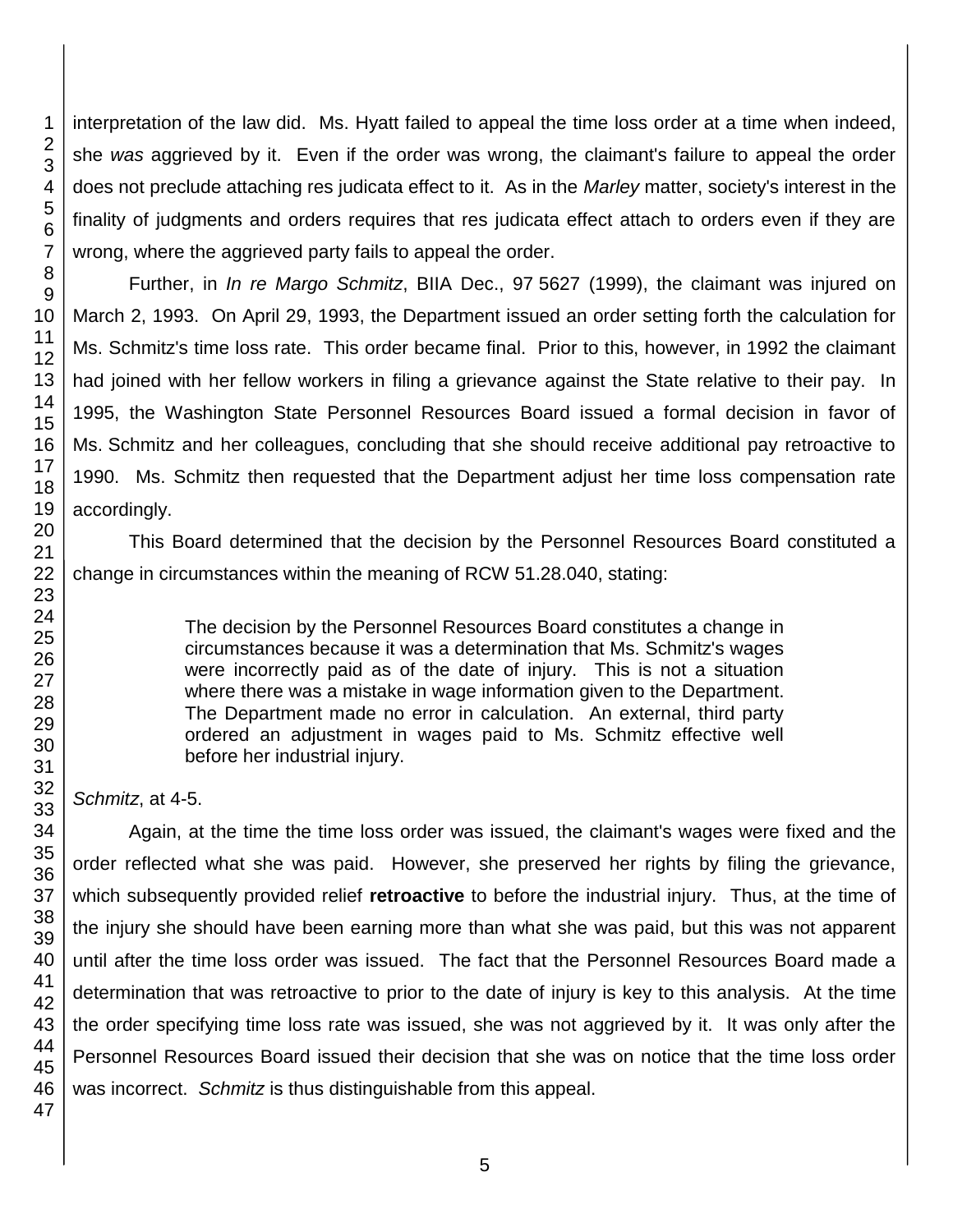In conclusion, we hold that res judicata effect attached to the order of October 23, 1998, and that it became final. We further hold that a change in the law does not constitute a change in circumstances, within the meaning of RCW 51.28.40, and the Department order of January 8, 2002 is correct, and is affirmed.

#### **FINDINGS OF FACT**

1. On September 7, 1990, the claimant, Rosalie A. Hyatt, filed an application for benefits alleging she sustained an industrial injury to her back, arm, and neck on August 28, 1990, during the course of her employment with Valley Terrace, Inc. On October 29, 1990, the Department closed the claim. On November 19, 1990, the employer filed a Protest and Request for Reconsideration. In an order dated December 14, 1990, the Department corrected its order dated October 29, 1990, and noted the time loss compensation rate was calculated on a basis the claimant was married with no dependents, her monthly wage at the time of injury was \$784.80 per month, and closed the claim with no permanent partial disability. On January 16, 1991, the claimant filed an aggravation application. In an order dated January 30, 1991, the Department set aside its December 14, 1990 order and the claim remained open. In an order dated August 14, 1991, the Department closed the claim with a permanent partial disability award for 5 percent amputation value of the right arm at or above the deltoid insertion or by disarticulation at the shoulder. On May 31, 1994, the claimant filed an aggravation application. In an order dated September 22, 1994, the Department reopened the claim effective May 31, 1994. On August 19, 1997, the claimant was paid time loss compensation from August 6, 1997 through August 19, 1997. On October 13, 1997, the claimant filed a Protest and Request for Reconsideration of the Department's August 19, 1997 order. In an order dated October 23, 1998, the Department corrected its August 19, 1997 order, noting that the time loss compensation rate was calculated on the basis the claimant was married with no dependents, and her monthly wage at the time of injury was \$959.20 per month. The claimant neither protested nor appealed the Department order dated October 23, 1998.

The order issued on October 23, 1998, that established the basis for the claimant's time loss compensation rate, was issued after the claimant's health insurance benefits were terminated on January 31, 1993.

On November 8, 2001, the claimant requested the Department recalculate her wage rate in light of *Cockle v. Department of Labor & Indus.*, 142 Wn.2d 801 (2001). In an order dated January 8, 2002, the Department denied the claimant's request for adjustment in compensation because it was not supported by a change of circumstances and noted that the Department order dated October 23, 1998, became final.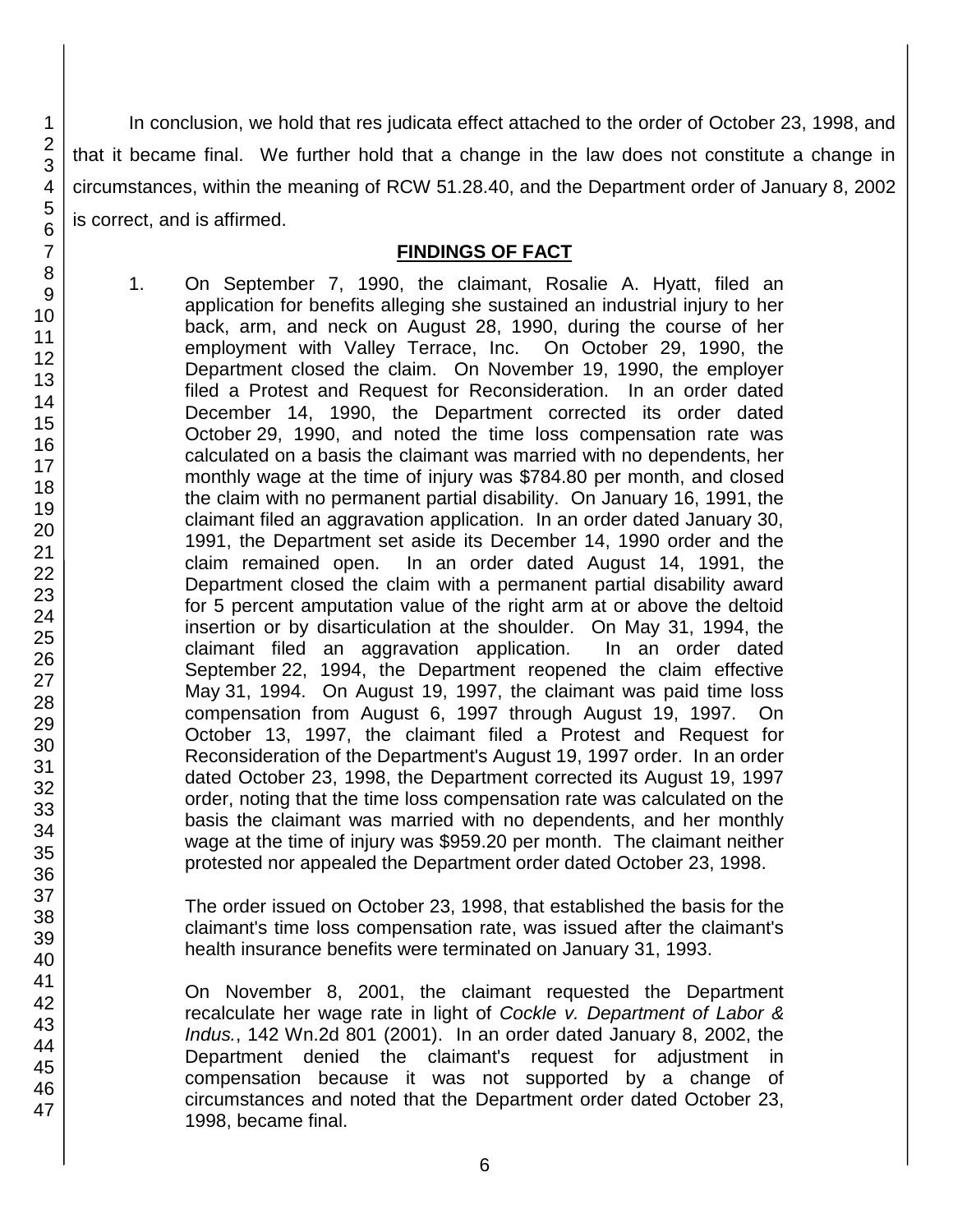On February 28, 2002, the claimant filed a Protest and Request for Reconsideration of the Department's January 8, 2002 order. On April 5, 2002, the Department forwarded the claimant's Protest and Request for Reconsideration of the Department's January 8, 2002 order to the Board as a direct appeal. On April 25, 2002, the Board granted the claimant's appeal of the Department order dated January 8, 2002, assigned it Docket No. 02 13243, and ordered that further proceedings be held.

- 2. On August 28, 1990, the claimant, Rosalie A. Hyatt, sustained an injury during the course of her employment with Valley Terrace, Inc. Ms. Hyatt's health insurance benefits were paid by her employer until these benefits were terminated effective January 31, 1993.
- 3. On October 23, 1998, the Department issued an order that stated the claimant's time loss compensation rate was calculated on the basis that the claimant was married with no dependents, and her monthly wage at the time of injury was \$959.20 per month.
- 4. The claimant neither protested nor appealed the Department order dated October 23, 1998.
- 5. On November 8, 2001, the claimant requested the Department recalculate her wage rate in light of *Cockle*.

## **CONCLUSIONS OF LAW**

- 1. The Board of Industrial Insurance Appeals has jurisdiction over the parties to and the subject matter of this appeal.
- 2. The order issued on October 23, 1998, that established the basis for the claimant's time loss compensation rate, became final and was binding with regard to her time loss compensation rate. The rationale in the decision *Cockle v. Department of Labor and Indus.,* 142 Wn.2d 801 (2001) cannot be applied in this claim to recalculate the claimant's benefit rate.
- 3. RCW 51.28.040 cannot be used as a basis to recalculate the claimant's time loss compensation rate because the change in circumstances involving the termination of claimant's health insurance benefits occurred before the October 23, 1998 order. That order established the basis for the time loss compensation rate and there was no protest or appeal taken from the order.
- 4. The claimant has not sustained a change of circumstances as contemplated by RCW 51.28.040.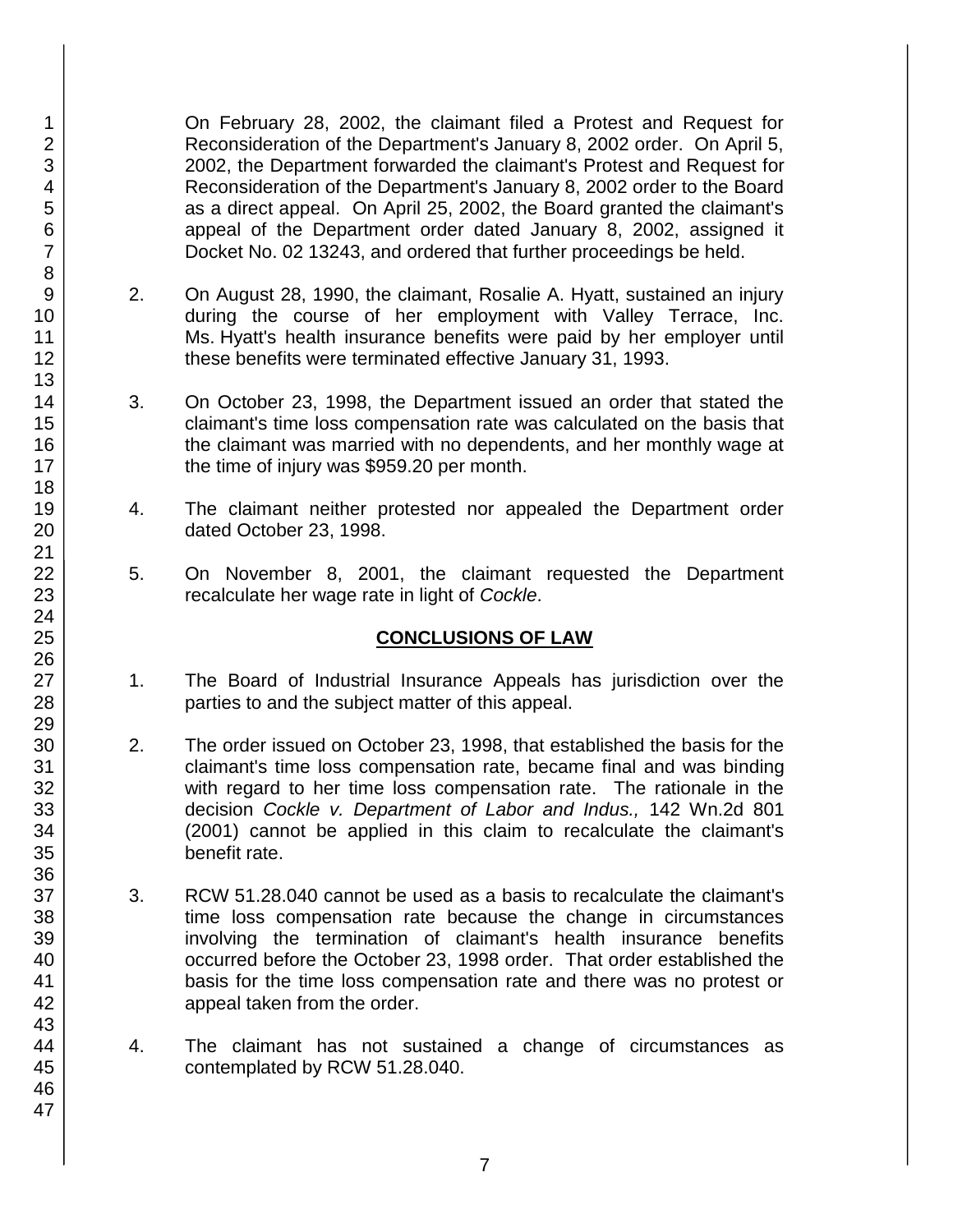5. The Department of Labor and Industries' order dated January 8, 2002, is correct and is affirmed.

It is so ORDERED.

Dated this 28th day of August, 2003.

BOARD OF INDUSTRIAL INSURANCE APPEALS

/s/\_\_\_\_\_\_\_\_\_\_\_\_\_\_\_\_\_\_\_\_\_\_\_\_\_\_\_\_\_\_\_\_\_\_\_\_\_\_\_\_ THOMAS E. EGAN Chairperson

/s/\_\_\_\_\_\_\_\_\_\_\_\_\_\_\_\_\_\_\_\_\_\_\_\_\_\_\_\_\_\_\_\_\_\_\_\_\_\_\_\_ CALHOUN DICKINSON Member

#### **DISSENT**

I dissent. I believe that a change in the interpretation of the law constitutes a clear change in circumstances within the meaning of RCW 51.28.040.

In October of 1998, when the wage loss order was issued, it was settled law that employer contributions to health care benefits were not included in a wage rate calculation. At the time the order was issued, Ms. Hyatt was not aggrieved by the order; she thus had no basis to appeal the order. When *Cockle v. Department of Labor & Indus.*, 142 Wn.2d 801 (2001) was decided, however, the law changed. It was only then that Ms. Hyatt had reason to seek a change in her wage rate.

Certainly, society has an interest in the finality of orders. However, the express goal of the Industrial Insurance Act is to reduce "to a minimum the suffering and economic loss arising from injuries and/or death occurring in the course of employment." RCW 51.12.010. To that end, "[T]he guiding principle in construing provisions of the Industrial Insurance Act is that the Act is remedial in nature and is to be liberally construed in order to achieve its purpose of providing compensation to all covered employees injured in their employment, . . . " *Dennis v. Department of Labor & Indus.*, 109 Wn.2d. 467, 470 (1987).

In view of this mandate, it is **precisely** for this purpose that the Legislature enacted RCW 51.28.040. Through no fault of the claimant, there was a change in the law. To deny her the benefit of the *Cockle* rationale does not comport with the mandate of the Industrial Insurance Act or